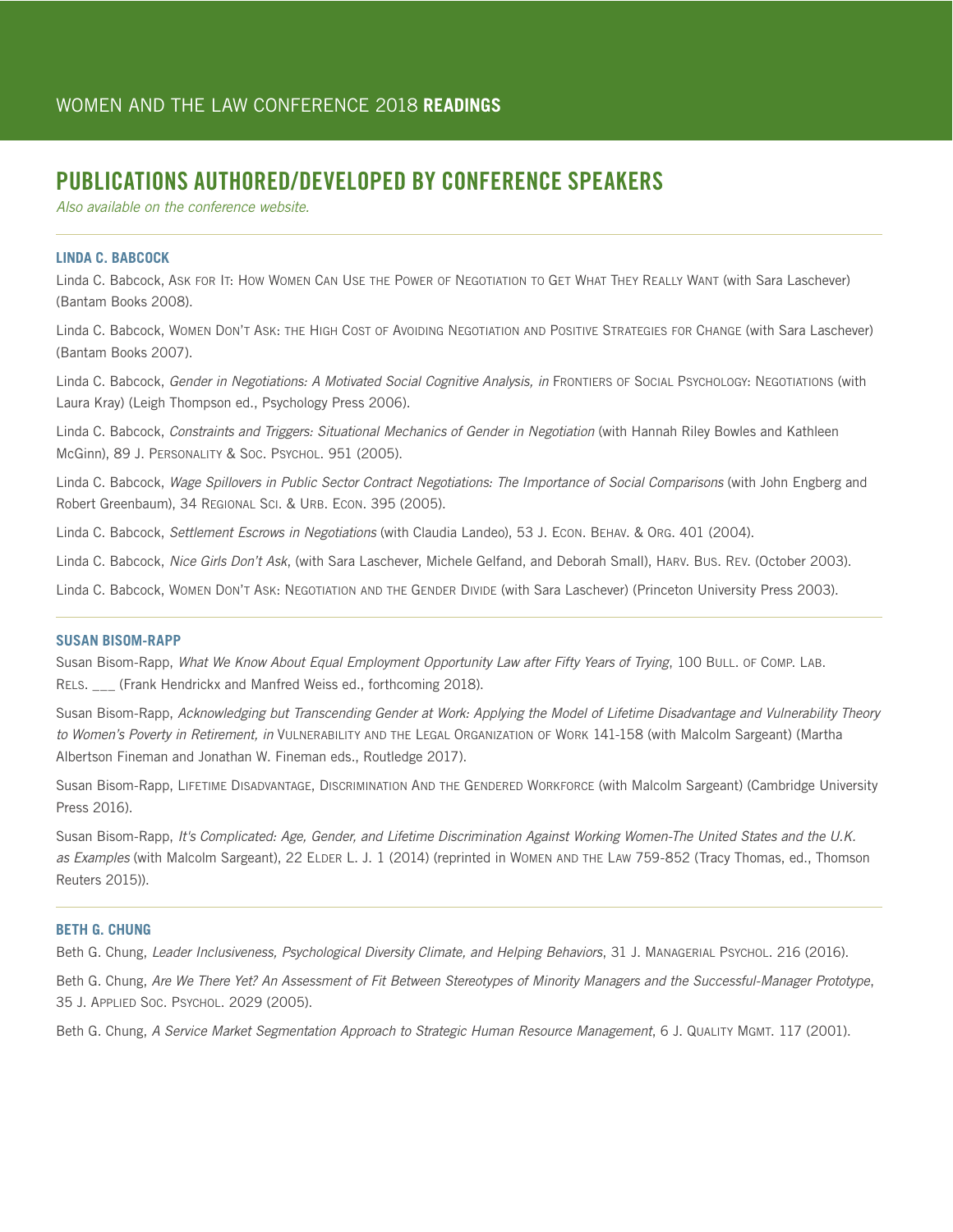### **CHARLES B. CRAVER**

Charles B. Craver, SKILLS AND VALUES: LEGAL NEGOTIATING (LexisNexis 2016).

Charles B. Craver, Alternative Dispute Resolution: the Advocate's Perspective: Cases and Materials (with Edward Brunet and Ellen E. Deason) (Carolina Academic Press 2016).

Charles B. Craver, Employment Discrimination Law: Cases and Materials (with Arthur B. Smith, Jr. and Ronald Turner) (Carolina Academic Press 2016).

Charles B. Craver, Labor Relations Law: Cases and Materials (with Theodore J. St. Antoine and Marion G. Crain) (Carolina Academic Press 2016).

Charles B. Craver, *Formal Training Does Not Always Eliminate Gender-Based Negotiation Differences*, 18 CARDOZO J. CONFLICT RESOL. 1 (2016).

Charles B. Craver, *Classic Negotiation Techniques*, 52 Idaho L. Rev. 425 (2016).

Charles B. Craver, *How to Conduct Effective Telephone and E-Mail Negotiations*, 17 CARDOZO J. CONFLICT RESOL. 1 (2015).

Charles B. Craver, THE ART OF NEGOTIATION IN THE BUSINESS WORLD (LexisNexis 2014).

Charles B. Craver, *How to Conduct Effective Transnational Negotiations between Nations, Nongovernmental Organizations, and Business Firms*, 45 Wash. U. J.L. & Pol'y 69 (2014).

Charles B. Craver, *The Critical Nature of Verbal Leaks and Nonverbal Signals During Bargaining Interactions*, 16 CARDOZO J. CONFLICT RESOL. 127 (2014).

Charles B. Craver, *The Impact of Gender on Negotiation Performance*, 14 CARDOZO J. CONFLICT RESOL. 339 (2013).

Charles B. Craver, Skills & Values: Alternative Dispute Resolution (with John Garvey) (LexisNexis 2013).

Charles B. Craver*,* Effective Legal Negotiation and Settlement (LexisNexis 2012).

Charles B. Craver, *The Benefits to Be Derived from Post-Negotiation Assessments*, 14 CARDOZO J. CONFLICT RESOL. 1 (2012).

Charles B. Craver, Employment Discrimination Law: Selected Statutes and Regulations (with Arthur B. Smith and Ronald Turner) (LexisNexis 2011).

Charles B. Craver, Labor Relations Law: Selected Federal Statutes and Sample Bargaining Agreement (with Theodore J. St. Antoine and Marion G. Crain) (LexisNexis 2011).

Charles B. Craver, *Negotiation Ethics for Real World Interactions*, 25 Ohio St. J. on Disp. Resol. 299 (2010).

Charles B. Craver, *The Inherent Tension Between Value Creation and Value Claiming During Bargaining Interactions*, 12 CARDOZO J. CONFLICT Resol. 1 (2010).

Charles B. Craver, *What Makes a Great Legal Negotiator?,* 56 Loy. L. Rev. 337 (2010).

Charles B. Craver*,* Legal Negotiating (with Gerald Williams) (Thomson West 2007).

Charles B. Craver, Employment Law (with Mark A. Rothstein, et al.) (Thomson West 2005).

Charles B. Craver, *Negotiation Styles: The Impact of Bargaining Transactions*, 58 Disp. Resol. J. 48 (2003).

Charles B. Craver, *The Negotiation Process*, 27 Am. J. TRIAL ADVOC. 271 (2003).

Charles B. Craver*,* The Intelligent Negotiator: What to Say, What to Do, and How to Get What You Want--Every Time (Three Rivers Press 2002).

Charles B. Craver, *Gender and Negotiation Performance*, 4 Soc. Prac. 183 (2002).

Charles B. Craver, *Why Negotiation Assumptions about Women may be Wrong*, 20 Alternatives to High Cost Litig. 1 (2002).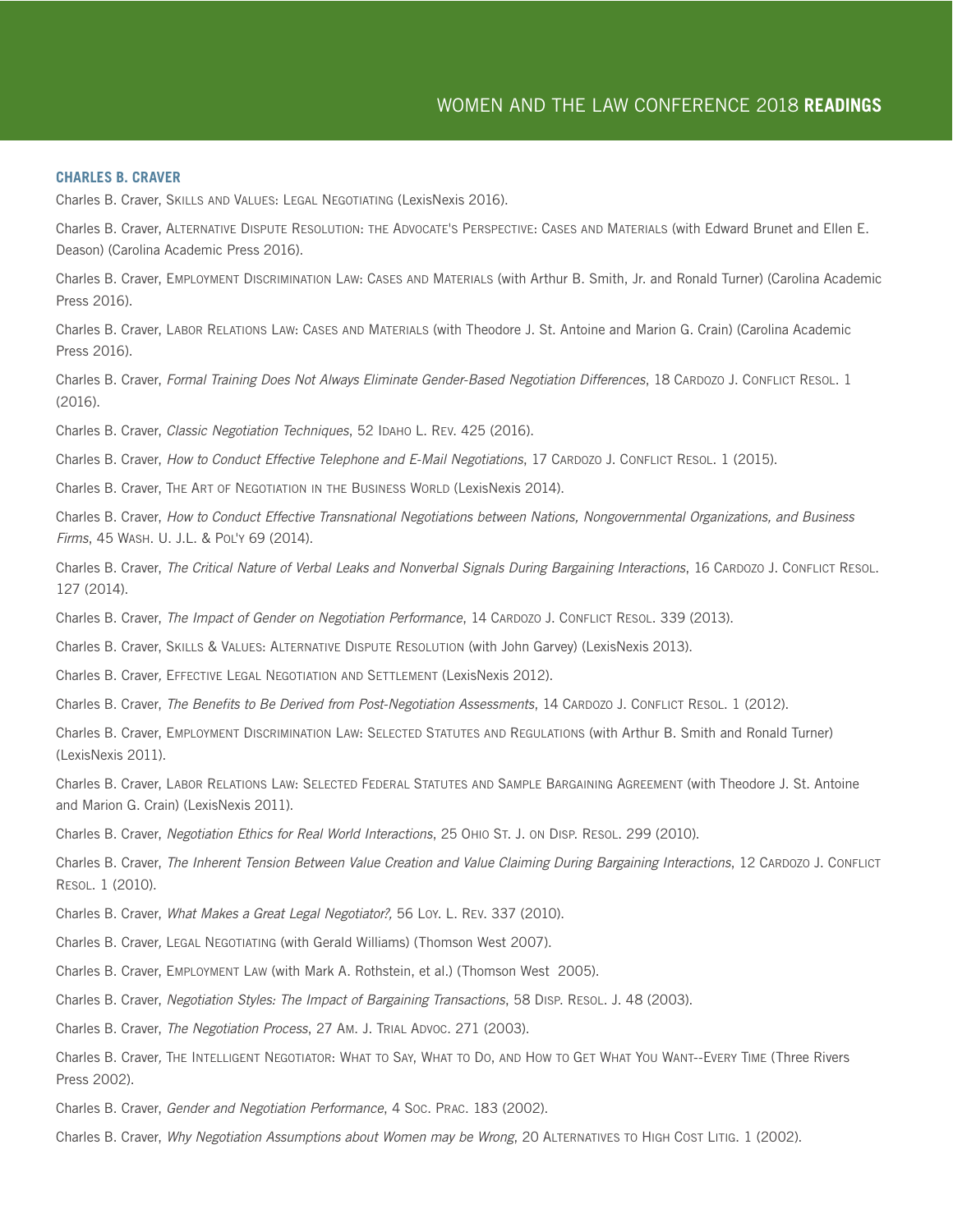# WOMEN AND THE LAW CONFERENCE 2018 **READINGS**

Charles B. Craver, *Race and Negotiation Performance*, 8 Disp. Resol. Mag. 22 (2001).

Charles B. Craver, *Gender, Risk-Taking and Negotiation Performance*, 5 MICH. J. GENDER & L. 299 (1999).

Charles B. Craver, *Mediation: A Trial Lawyer's Guide*, 35 Trial 36 (1999).

Charles B. Craver, *Negotiation Ethics: How to be Descriptive without being Dishonest/How to be Assertive without being Offensive*, 38 S. Tex. L. Rev. 713 (1997).

Charles B. Craver, Human Resources and the Law (with Mark A. Rothstein, et al.) (BNA 1994).

Charles B. Craver, Labor Relations Law in the Public Sector: Cases and Materials (with Harry T. Edwards and Theodore Clark) (Lexis Law Pub. 1991).

Charles B. Craver, *The Impact of Gender on Clinical Negotiating Achievement*, 6 Ohio St. J. on Disp. Resol. 1 (1990).

Charles B. Craver, *Effective Legal Negotiation and Settlement*, ALI-ABA Course Materials Journal 7 (1989).

Charles B. Craver, COLLECTIVE BARGAINING AND LABOR ARBITRATION: CASES AND MATERIALS (with Donald P. Rothschild and Leroy S. Merrifield) (The Michie Company 1988).

Charles B. Craver, *Negotiation Techniques: How to Keep Br'er Rabbit out of the Briar Patch*, 24 Trial 65 (1988).

Charles B. Craver, *Clinical Negotiating Achievement as a Function of Traditional Law School Success and as a Predicator of Future Negotiating Performance*, 1986 Mo. J. Disp. Resol. 63 (1986).

Charles B. Craver, *Negotiation as a Distinct Area of Specialization*, 9 Am. J. TRIAL ADVOC. 377 (1986).

Charles B. Craver, *The Fundamentals of Effective Legal Negotiations*, 7 ALI-ABA Course Materials Journal 5 (1983).

Charles B. Craver, If Women Don't Ask: Implications for Bargaining Encounters, The Equal Pay Act, and Title VII (reviewing Linda Babcock and Sara Laschever, Women Don't Ask: Negotiation and the Gender Divide), 102 Mich. L. Rev. 1104 (2004).

# **IRMA E. GONZALEZ**

Irma E. Gonzalez, *Alternative Dispute Resolution for IP Cases: Neutral Evaluations and Mock Exercises*, Corporate Counsel, (March 21, 2017). Irma E. Gonzalez, *Complex IP cases are unique in ADR*, Daily Journal, (June 17, 2016).

#### **REBECCA K. LEE**

Rebecca K. Lee, *Implementing Grutter's Diversity Rationale: Diversity and Empathy in Leadership*, 19 Duke J. Gender L. & Pol'y 133 (2011).

Rebecca K. Lee, *Core Diversity,* 19 Temp. Pol. & Civ. Rts. L. Rev. 477 (2010).

Rebecca K. Lee, *The Organization as a Gendered Entity: A Response to Professor Schultz's* The Sanitized Workplace, 15 Colum. J. GENDER & L. 609 (2006).

#### **THALMA LOBEL**

Thalma Lobel, Sensation: The New Science of Physical Intelligence (Atria Books 2014).

# **MERYL MANEKER**

Meryl Maneker, *Mediating Wage and Hour Disputes in* California Wage and Hour Law and Litigation (Continuing Education of the Bar 2010).

Meryl Maneker, *Litigating Wage and Hour Cases: Defendants' Perspective in* California Wage and Hour Law and Litigation (Continuing Education of the Bar 2010).

Meryl Maneker, *Women and Minority-Owned Law Firms: Diversity from the Top Down*, 50 For the Def*.* 18 (2008).